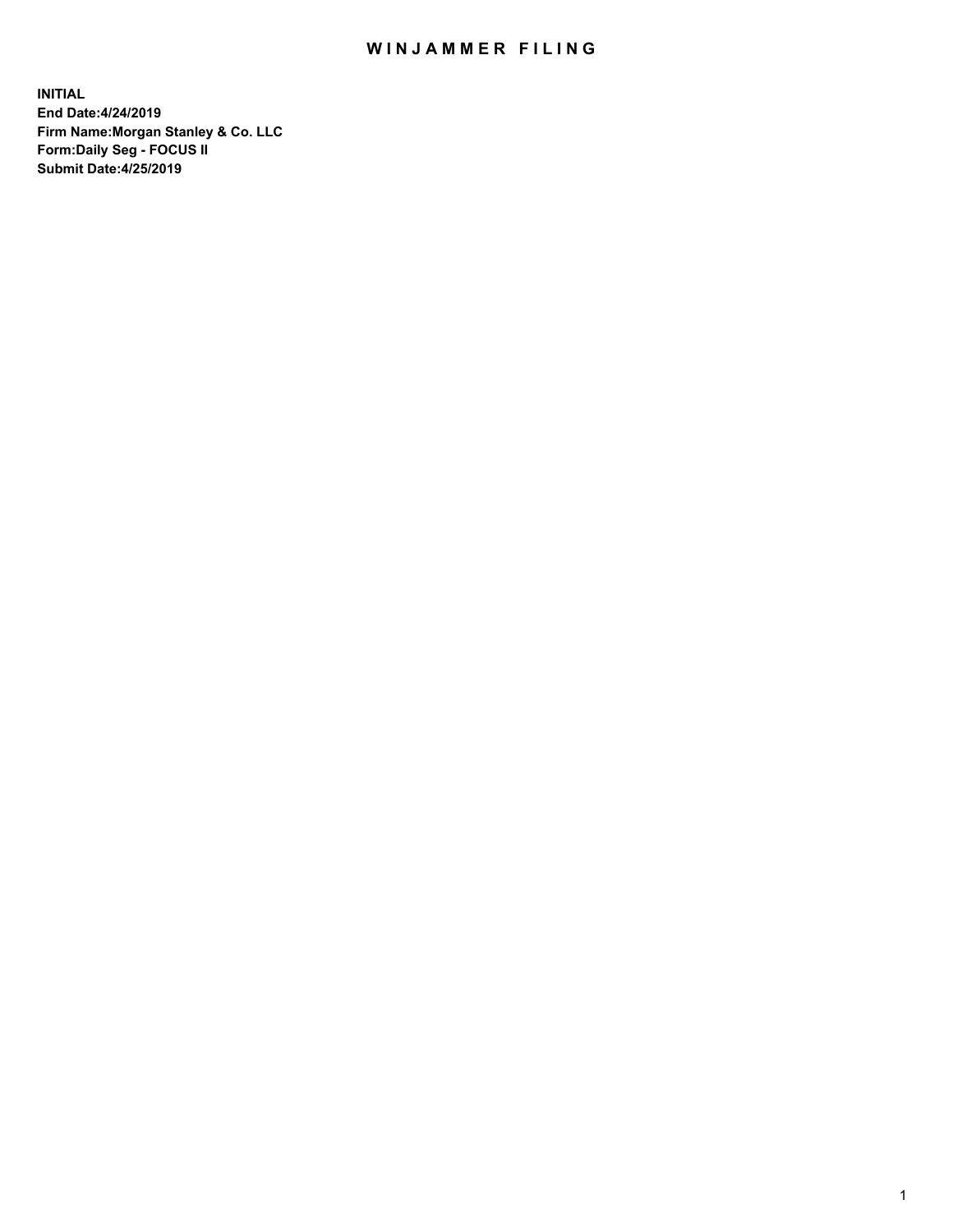**INITIAL End Date:4/24/2019 Firm Name:Morgan Stanley & Co. LLC Form:Daily Seg - FOCUS II Submit Date:4/25/2019 Daily Segregation - Cover Page**

| Name of Company                                                                                                                                                                                                                                                                                                               | Morgan Stanley & Co. LLC                                    |
|-------------------------------------------------------------------------------------------------------------------------------------------------------------------------------------------------------------------------------------------------------------------------------------------------------------------------------|-------------------------------------------------------------|
| <b>Contact Name</b>                                                                                                                                                                                                                                                                                                           | <b>Ikram Shah</b>                                           |
| <b>Contact Phone Number</b>                                                                                                                                                                                                                                                                                                   | 212-276-0963                                                |
| <b>Contact Email Address</b>                                                                                                                                                                                                                                                                                                  | Ikram.shah@morganstanley.com                                |
| FCM's Customer Segregated Funds Residual Interest Target (choose one):<br>a. Minimum dollar amount: ; or<br>b. Minimum percentage of customer segregated funds required:% ; or<br>c. Dollar amount range between: and; or<br>d. Percentage range of customer segregated funds required between:% and%.                        | 235,000,000<br><u>0</u><br><u>00</u><br>0 <sup>0</sup>      |
| FCM's Customer Secured Amount Funds Residual Interest Target (choose one):<br>a. Minimum dollar amount: ; or<br>b. Minimum percentage of customer secured funds required:%; or<br>c. Dollar amount range between: and; or<br>d. Percentage range of customer secured funds required between:% and%.                           | 140,000,000<br><u>0</u><br>0 <sub>0</sub><br>0 <sub>0</sub> |
| FCM's Cleared Swaps Customer Collateral Residual Interest Target (choose one):<br>a. Minimum dollar amount: ; or<br>b. Minimum percentage of cleared swaps customer collateral required:%; or<br>c. Dollar amount range between: and; or<br>d. Percentage range of cleared swaps customer collateral required between:% and%. | 92,000,000<br><u>0</u><br>0 Q<br>00                         |

Attach supporting documents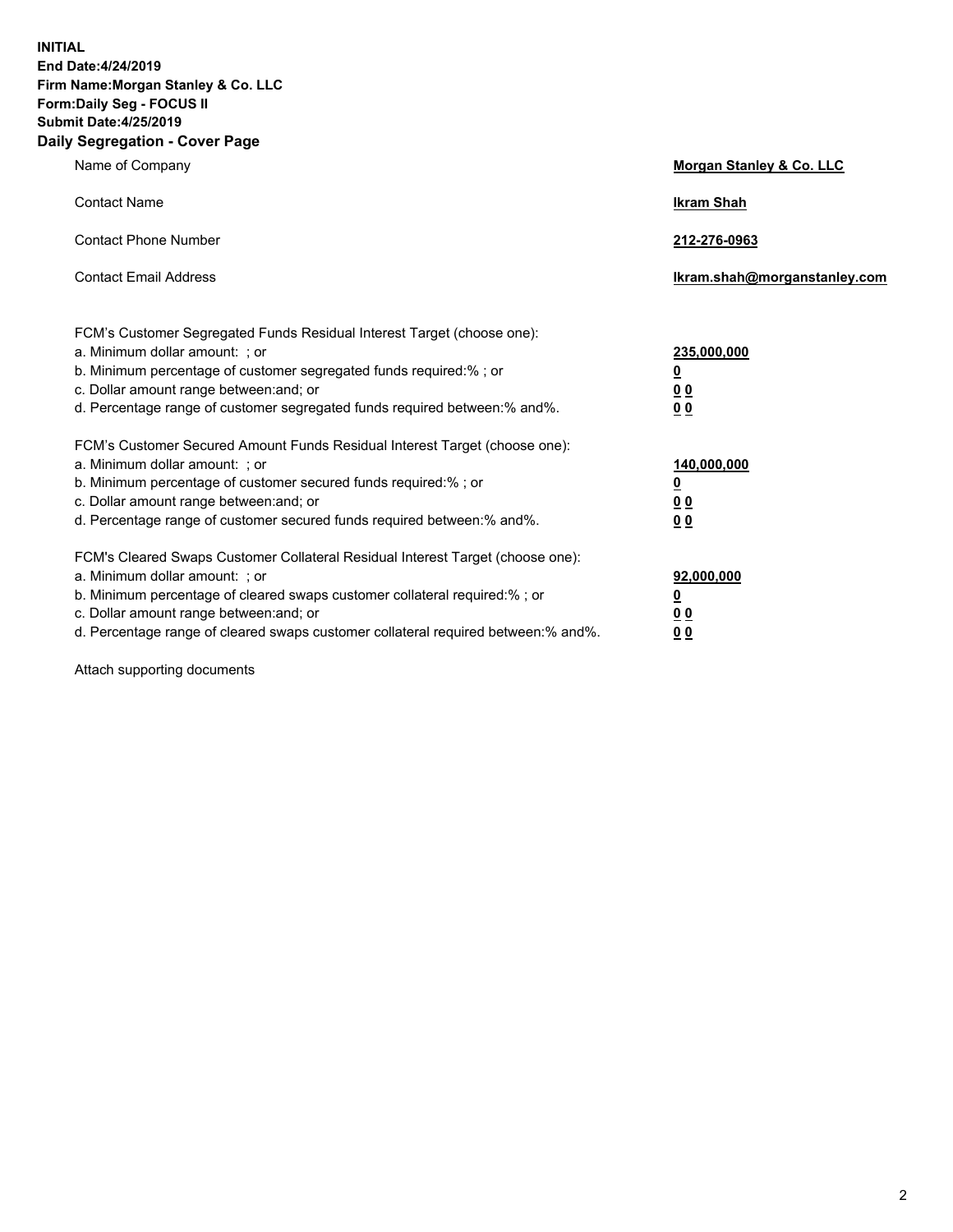## **INITIAL End Date:4/24/2019 Firm Name:Morgan Stanley & Co. LLC Form:Daily Seg - FOCUS II Submit Date:4/25/2019 Daily Segregation - Secured Amounts** Foreign Futures and Foreign Options Secured Amounts Amount required to be set aside pursuant to law, rule or regulation of a foreign government or a rule of a self-regulatory organization authorized thereunder 1. Net ledger balance - Foreign Futures and Foreign Option Trading - All Customers A. Cash **2,732,692,324** [7315] B. Securities (at market) **2,100,263,702** [7317] 2. Net unrealized profit (loss) in open futures contracts traded on a foreign board of trade **466,479,634** [7325] 3. Exchange traded options a. Market value of open option contracts purchased on a foreign board of trade **15,747,463** [7335] b. Market value of open contracts granted (sold) on a foreign board of trade **-9,649,211** [7337] 4. Net equity (deficit) (add lines 1. 2. and 3.) **5,305,533,912** [7345] 5. Account liquidating to a deficit and account with a debit balances - gross amount **83,734,308** [7351] Less: amount offset by customer owned securities **-70,726,632** [7352] **13,007,676** 6. Amount required to be set aside as the secured amount - Net Liquidating Equity Method (add lines 4 and 5) 7. Greater of amount required to be set aside pursuant to foreign jurisdiction (above) or line 6. FUNDS DEPOSITED IN SEPARATE REGULATION 30.7 ACCOUNTS 1. Cash in banks A. Banks located in the United States **442,689,146** [7500] B. Other banks qualified under Regulation 30.7 **676,624,473** [7520] **1,119,313,619** 2. Securities A. In safekeeping with banks located in the United States **172,185,902** [7540] B. In safekeeping with other banks qualified under Regulation 30.7 **0** [7560] **172,185,902** [7570] 3. Equities with registered futures commission merchants A. Cash **7,140,081** [7580] B. Securities **0** [7590] C. Unrealized gain (loss) on open futures contracts **-368,437** [7600] D. Value of long option contracts **0** [7610] E. Value of short option contracts **0** [7615] **6,771,644** [7620] 4. Amounts held by clearing organizations of foreign boards of trade A. Cash **0** [7640] B. Securities **0** [7650] C. Amount due to (from) clearing organization - daily variation **0** [7660] D. Value of long option contracts **0** [7670] E. Value of short option contracts **0** [7675] **0** [7680] 5. Amounts held by members of foreign boards of trade A. Cash **1,809,637,948** [7700] B. Securities **1,928,077,800** [7710] C. Unrealized gain (loss) on open futures contracts **466,848,071** [7720]

- D. Value of long option contracts **15,747,463** [7730]
- E. Value of short option contracts **-9,649,211** [7735] **4,210,662,071**
- 6. Amounts with other depositories designated by a foreign board of trade **0** [7760]
- 7. Segregated funds on hand **0** [7765]
- 8. Total funds in separate section 30.7 accounts **5,508,933,236** [7770]
- 9. Excess (deficiency) Set Aside for Secured Amount (subtract line 7 Secured Statement Page 1 from Line 8)
- 10. Management Target Amount for Excess funds in separate section 30.7 accounts **140,000,000** [7780]
- 11. Excess (deficiency) funds in separate 30.7 accounts over (under) Management Target **50,391,648** [7785]

**0** [7305]

[7354] **5,318,541,588** [7355]

**5,318,541,588** [7360]

[7530]

[7740] **190,391,648** [7380]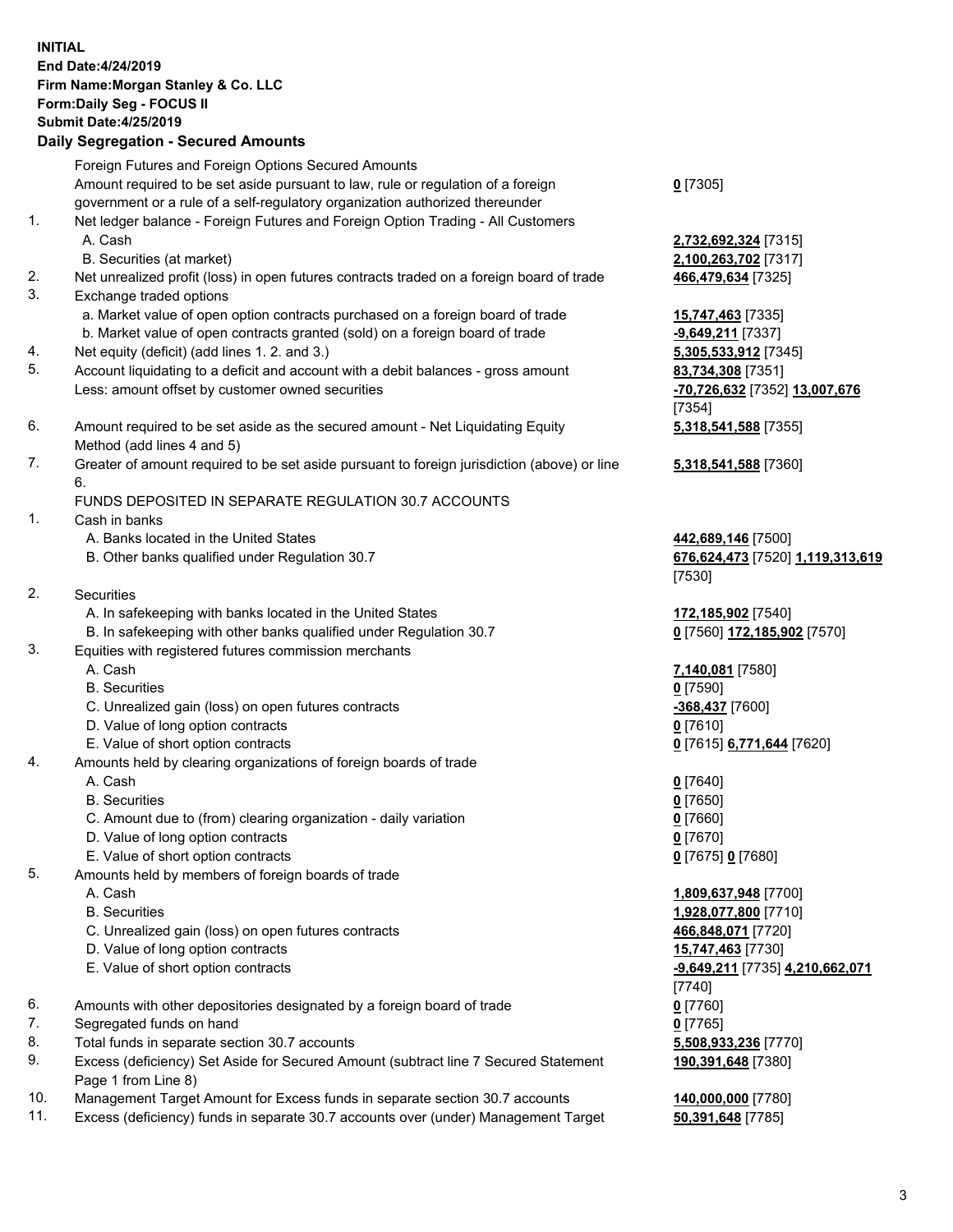**INITIAL End Date:4/24/2019 Firm Name:Morgan Stanley & Co. LLC Form:Daily Seg - FOCUS II Submit Date:4/25/2019 Daily Segregation - Segregation Statement** SEGREGATION REQUIREMENTS(Section 4d(2) of the CEAct) 1. Net ledger balance A. Cash **7,973,048,597** [7010] B. Securities (at market) **6,426,866,000** [7020] 2. Net unrealized profit (loss) in open futures contracts traded on a contract market **2,650,129,866** [7030] 3. Exchange traded options A. Add market value of open option contracts purchased on a contract market **281,925,314** [7032] B. Deduct market value of open option contracts granted (sold) on a contract market **-283,348,545** [7033] 4. Net equity (deficit) (add lines 1, 2 and 3) **17,048,621,232** [7040] 5. Accounts liquidating to a deficit and accounts with debit balances - gross amount **328,162,773** [7045] Less: amount offset by customer securities **-327,007,990** [7047] **1,154,783** [7050] 6. Amount required to be segregated (add lines 4 and 5) **17,049,776,015** [7060] FUNDS IN SEGREGATED ACCOUNTS 7. Deposited in segregated funds bank accounts A. Cash **4,524,162,317** [7070] B. Securities representing investments of customers' funds (at market) **0** [7080] C. Securities held for particular customers or option customers in lieu of cash (at market) **482,937,819** [7090] 8. Margins on deposit with derivatives clearing organizations of contract markets A. Cash **6,379,845,568** [7100] B. Securities representing investments of customers' funds (at market) **0** [7110] C. Securities held for particular customers or option customers in lieu of cash (at market) **5,943,928,181** [7120] 9. Net settlement from (to) derivatives clearing organizations of contract markets **-1,474,502** [7130] 10. Exchange traded options A. Value of open long option contracts **281,925,314** [7132] B. Value of open short option contracts **-283,348,545** [7133] 11. Net equities with other FCMs A. Net liquidating equity **10,033,846** [7140] B. Securities representing investments of customers' funds (at market) **0** [7160] C. Securities held for particular customers or option customers in lieu of cash (at market) **0** [7170] 12. Segregated funds on hand **0** [7150] 13. Total amount in segregation (add lines 7 through 12) **17,338,009,998** [7180] 14. Excess (deficiency) funds in segregation (subtract line 6 from line 13) **288,233,983** [7190]

- 15. Management Target Amount for Excess funds in segregation **235,000,000** [7194]
- 16. Excess (deficiency) funds in segregation over (under) Management Target Amount Excess

**53,233,983** [7198]